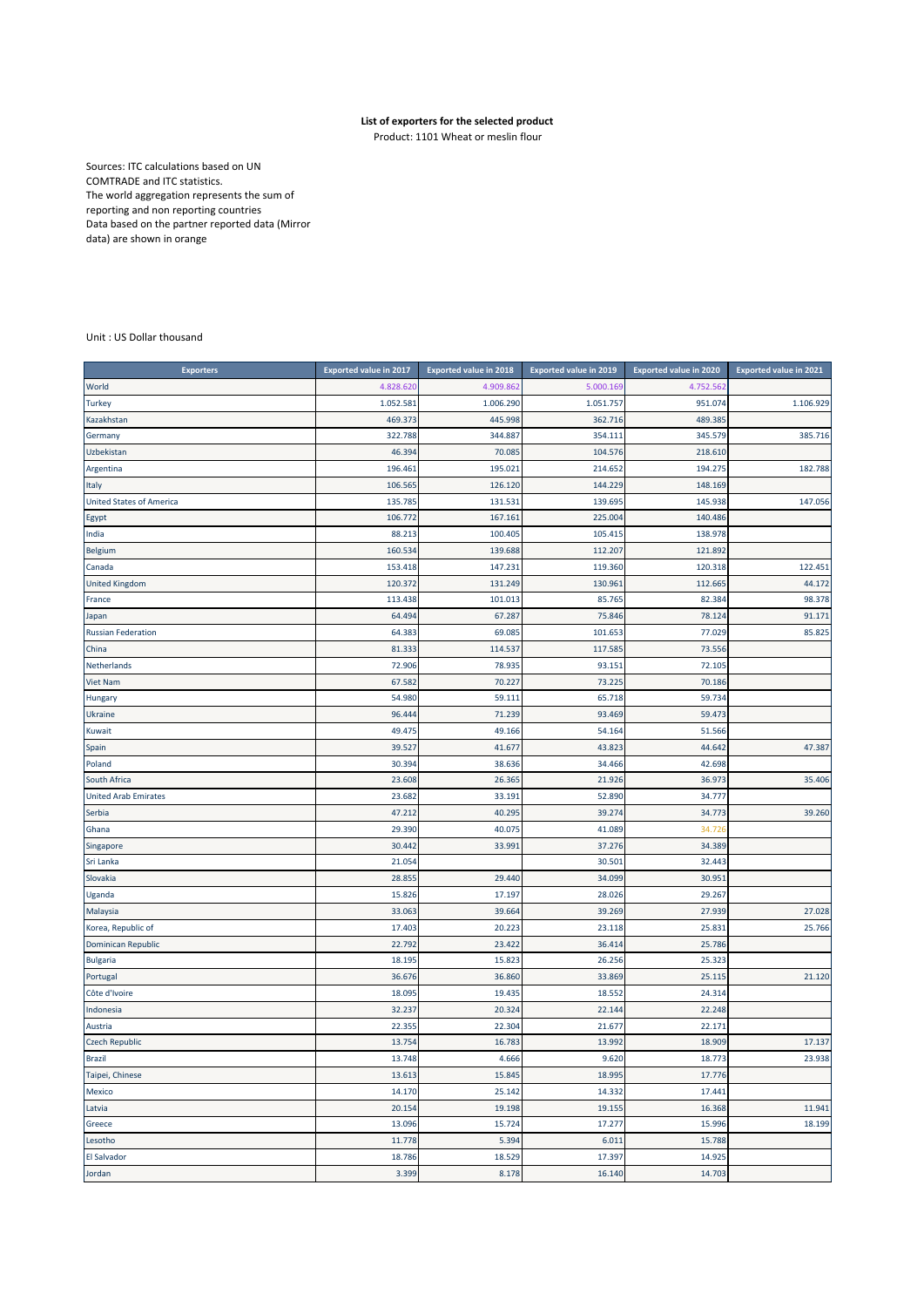| Luxembourg                          | 13.606       | 14.830  | 13.408  | 14.638 |        |
|-------------------------------------|--------------|---------|---------|--------|--------|
| Philippines                         | 14.482       | 9.104   | 18.216  | 13.299 |        |
| Fiji                                | 13.316       | 13.372  | 13.766  | 13.235 |        |
| Honduras                            | 9.368        | 9.580   | 8.416   | 12.52  |        |
| <b>Thailand</b>                     | 11.741       | 10.067  | 11.799  | 12.244 | 12.252 |
| Australia                           | 16.143       | 16.527  | 12.182  | 11.930 | 13.216 |
| Colombia                            | 8.771        | 2.741   | 7.197   | 11.649 |        |
|                                     |              |         |         |        |        |
| Iran, Islamic Republic of           | 87.446       | 44.311  |         | 11.064 |        |
| Tanzania, United Republic of        | 15.496       | 17.091  | 6.322   | 10.207 |        |
| Saint Vincent and the Grenadines    | 10.480       | 8.675   | 8.777   | 9.605  |        |
| Bosnia and Herzegovina              | 30.508       | 9.909   | 7.575   | 9.440  |        |
| <b>Burundi</b>                      | 8.126        | 9.060   | 10.300  | 9.215  |        |
| Togo                                | 2.002        | 4.586   | 3.636   | 9.162  | 13.680 |
| Switzerland                         | 6.747        | 7.327   | 7.451   | 8.940  | 8.983  |
| Lithuania                           | 6.162        | 4.489   | 6.138   | 8.448  | 5.151  |
| Algeria                             | 68           | 14.45   | 11.275  | 6.65   |        |
| Oman                                | 59.711       | 80.716  | 4.175   | 6.55   |        |
| Croatia                             | 6.606        | 7.058   | 5.026   | 6.313  |        |
| Denmark                             | 3.567        | 3.834   | 4.804   | 5.742  |        |
| Hong Kong, China                    | 7.915        | 7.539   | 8.902   | 5.635  | 6.633  |
| Uruguay                             | 2.785        | 4.695   | 7.052   | 5.458  |        |
| Estonia                             | 6.671        | 6.151   | 5.419   | 5.159  | 4.563  |
| Senegal                             | 4.885        | 6.381   | 4.476   | 5.154  |        |
| Slovenia                            | 6.143        | 6.609   | 4.947   | 4.302  |        |
| Sweden                              | 7.429        | 5.398   | 6.466   | 4.154  |        |
| Guatemala                           | 1.430        | 1.779   | 2.815   | 4.083  |        |
|                                     |              |         |         |        |        |
| Mauritius                           | 5.584        | 4.637   | 4.857   | 4.001  |        |
| Paraguay                            | 9.399        | 7.743   | 7.087   | 3.918  | 5.011  |
| Romania                             | 7.336        | 2.315   | 2.042   | 3.906  |        |
| Costa Rica                          | 9.149        | 5.681   | 3.883   | 3.586  |        |
| Nicaragua                           | 3.619        | 3.806   | 4.707   | 3.519  |        |
| Grenada                             | 5.475        | 5.238   | 4.152   | 3.489  |        |
| Jamaica                             | 3.497        | 3.568   | 4.303   | 3.418  |        |
|                                     |              |         |         |        |        |
| Finland                             | 5.438        | 4.498   | 4.347   | 3.294  |        |
| Iraq                                |              | 11      | 14      | 3.06   |        |
| <b>Belarus</b>                      | 4.533        | 3.739   | 1.019   | 3.012  |        |
| Cameroon                            | 564          | 1.437   | 3.190   | 2.96   |        |
| Ireland                             | 2.423        | 2.514   | 3.153   | 2.883  | 2.703  |
| New Zealand                         | 738          | 1.366   | 3.631   | 2.867  | 1.486  |
| <b>Free Zones</b>                   | 3.01         | 2.71    | 3.487   | 2.438  |        |
| Cyprus                              | 5.129        | 4.808   | 2.464   | 2.395  |        |
| Mozambique                          | 1.330        | 387     | 626     | 2.322  | 5.839  |
|                                     | -5           | -U      | -54     | 1.927  |        |
| Sudan                               | 2.341        |         | 2.070   |        |        |
| <b>Trinidad and Tobago</b>          |              | 3.767   |         | 1.908  |        |
| <b>Barbados</b>                     | 2.596        | 2.467   | 2.303   | 1.538  |        |
| Macedonia, North                    | 246          | 839     | 2.743   | 1.479  |        |
| Saint Lucia                         | 2.087        | 353     | 793     | 1.445  |        |
|                                     | 23.191       | 28.706  | 28.007  | 1.34   |        |
| Albania                             | 38           | 74      | 244     | 1.084  |        |
| Rwanda<br>Benin                     | 708          | 1.103   | 723     | 835    |        |
|                                     | 1.207        | 1.313   | 686     | 820    |        |
|                                     | 97.176       | 120.387 | 122.965 | 807    |        |
| Morocco                             | 2.537        | 6.334   | 3.866   | 756    |        |
| Kenya                               | 695          | 877     | 657     | 748    |        |
| Moldova, Republic of                | 382          | 1.097   | 1.125   | 664    |        |
| Israel                              | 60           | 187     | 328     | 516    |        |
| Nepal                               | 229          | 470     | 330     | 453    |        |
| Peru<br>Pakistan<br>Yemen           | 44           | 333     | 1.658   | 415    |        |
| Ecuador                             | 718          | 421     | 204     | 412    |        |
| Tunisia                             | 2.238        | 8.566   | 5.818   | 376    |        |
|                                     | 113          | 102     | 0       | 342    |        |
| Bahrain                             | 315          | 259     | 182     | 260    |        |
| Bangladesh                          | 52           | 94      | 150     | 236    |        |
| Saudi Arabia<br>Palestine, State of | 420          | 278     | 376     | 219    |        |
| Gambia                              | $\mathbf{1}$ | 129     | 218     | 217    |        |
| Kyrgyzstan                          | 8            | 6       | 26      | 201    |        |